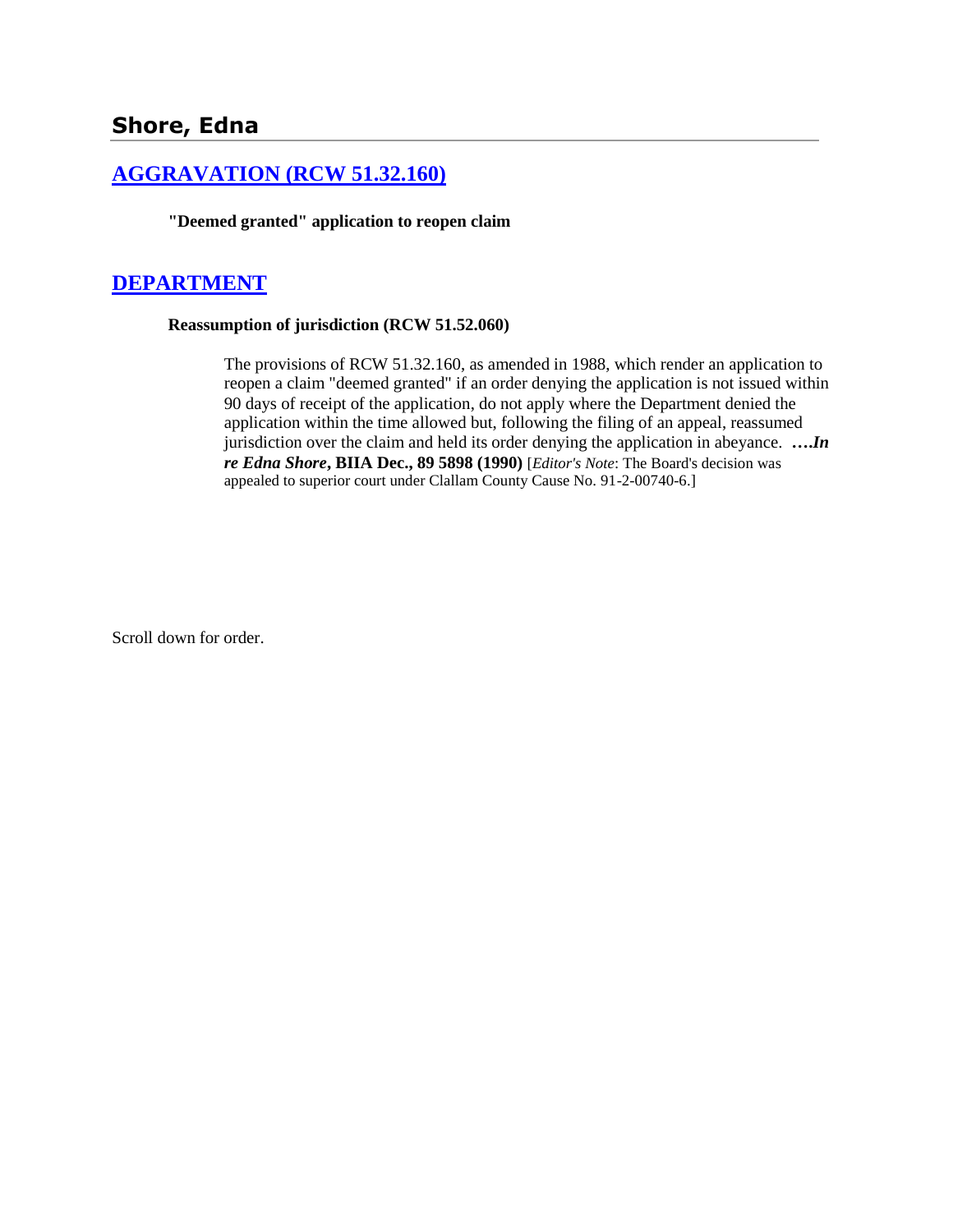#### **BEFORE THE BOARD OF INDUSTRIAL INSURANCE APPEALS STATE OF WASHINGTON**

**)**

**) ) )**

**IN RE: EDNA E. SHORE )**

**DOCKET NO. 89 5898**

### **ORDER VACATING PROPOSED DECISION AND ORDER AND REMANDING APPEAL FOR FURTHER PROCEEDINGS**

## **CLAIM NO. F-713323**

APPEARANCES:

Claimant, Edna E. Shore by Casey & Casey, P.S., per Gerald L. Casey and Carol L. Casey

Employer, Fraternal Order of Eagles # 483, None

Department of Labor and Industries, by The Attorney General, per Art E. DeBusschere, Assistant, and Shawn Ruth, Paralegal

This is an appeal filed by the claimant, Edna E. Shore, on December 22, 1989 from an order of the Department of Labor and Industries dated December 7, 1989. The order affirmed an order dated March 30, 1989, which determined that the claimant was not eligible for disability benefits because the application to reopen the claim for aggravation of condition was not received within the appropriate time limit, and denied medical benefits to the claimant for the reason that there was no evidence that the condition covered under this claim had worsened. **REMANDED FOR FURTHER PROCEEDINGS**.

### **DECISION**

Pursuant to RCW 51.52.104 and RCW 51.52.106, this matter is before the Board for review and decision on a timely Petition for Review filed by the Department of Labor and Industries to a Proposed Decision and Order issued on July 9, 1990 in which the order of the Department dated December 7, 1989 was reversed, and this claim remanded to the Department with direction to reopen the claim, and take such further action as is indicated by the law and the facts.

We have granted review for the purpose of remanding this matter to the hearing process, for a decision on the merits of whether the conditions causally related to the claimant's industrial injury of August 7, 1968 worsened or became aggravated between March 9, 1987 and December 7, 1989, such as to require further medical treatment.

This claim was first closed on March 11, 1971 and was last closed effective March 9, 1987. Ms. Shore's application to reopen the claim was filed on February 3, 1989. The order denying that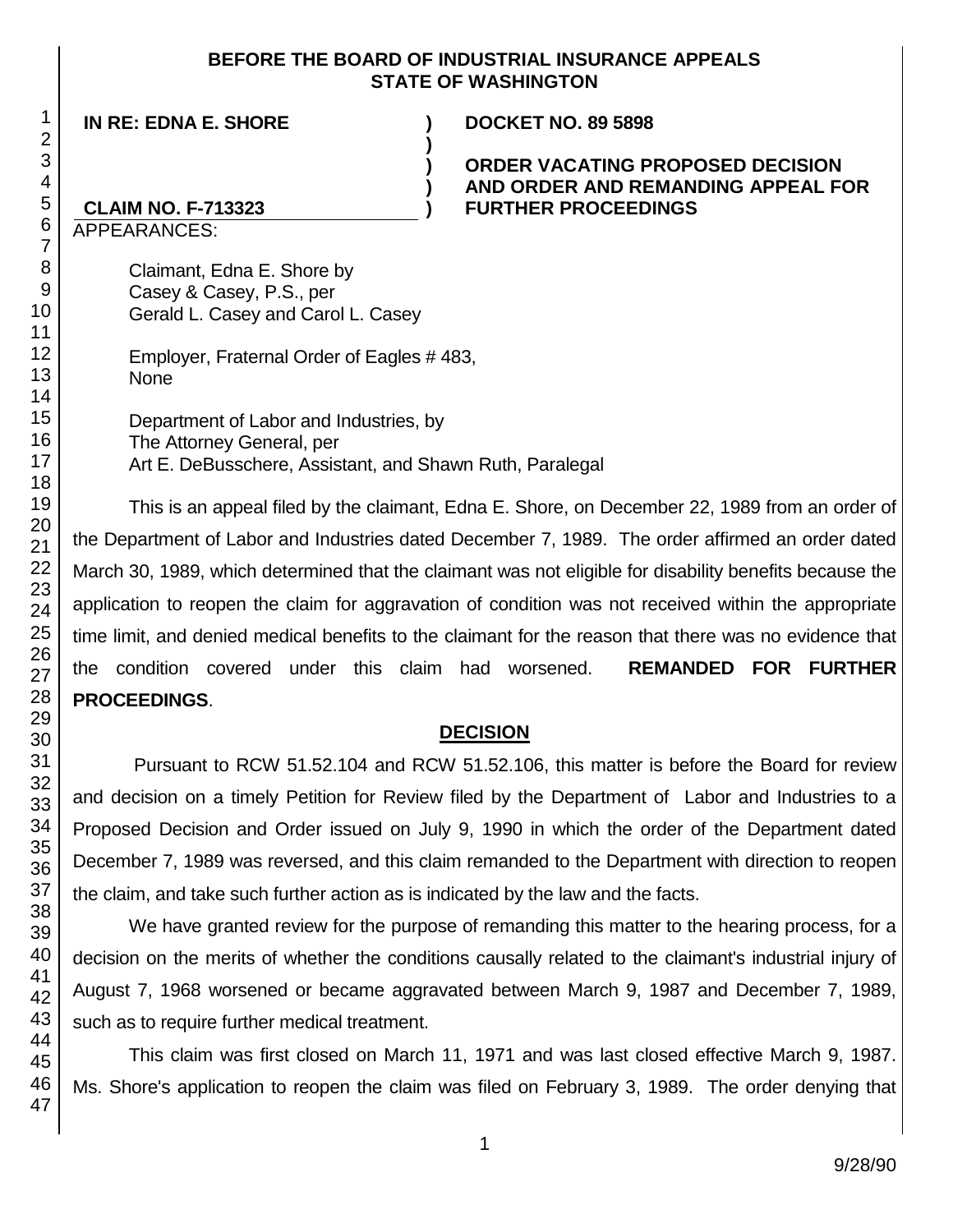application was issued by the Department on March 30, 1989. On April 27, 1989 Ms. Shore filed a notice of appeal with this Board from the Department order of March 30, 1989. Pursuant to the authority provided by RCW 51.52.060, the Department, on May 3, 1989, held its order of March 30, 1989 in abeyance and reassumed jurisdiction over the matter. It was not until December 7, 1989 that the Department issued its order, which is the subject of this appeal, that affirmed the order of March 30, 1989 denying the application to reopen the claim.

RCW 51.32.160, as amended in 1988, provides that an application to reopen a claim shall be "deemed granted" if an order denying the application is not issued within ninety days of receipt of the application. For good cause, the Department may extend the time for making the determination on the application for an additional sixty days. Our Industrial Appeals Judge determined that the Department had ninety days from the date on which it reassumed jurisdiction over this matter, May 3, 1989, in which to issue a further order denying the application. Because its order of December 7, 1989 was entered more than ninety days from that date, it was concluded that the reopening application was deemed granted. We disagree.

The Department order of March 30, 1989 which denied the application to reopen the claim was issued well within ninety days of February 3, 1989, the date on which the Department received the application. The Department therefore met the time requirement contained within RCW 51.32.160. When the claimant filed her notice of appeal from that order, the Department had the specific authority, pursuant to RCW 51.52.060, to hold its order of March 30, 1989 in abeyance for a period of ninety days, which time period could have been extended by the Department for good cause stated in writing to all interested parties for an additional ninety days, pending further investigation. Obviously the Department did not act within the time limitations for further investigation provided by RCW 51.52.060.

However, unlike the provisions of RCW 51.32.160, RCW 51.52.060 contains no remedy to a party when the Department has failed to comply with its time limitations. We have held that the Department may not deny an aggravation application and, on its own motion, issue an abeyance order pursuant to RCW 51.52.060 in an attempt to artificially expand the time limitations provided by RCW 51.32.160. In re Donald D. Schroeder, Dckt. No. 90 3177 (July 16, 1990). To allow such action would render the time limitations of RCW 51.32.160 completely illusory. On the other hand, there is nothing in RCW 51.32.160 which otherwise purports to modify the provisions of RCW 51.52.060, which allow the Department to reconsider any decision previously made when an appeal from such decision has been filed. When a party aggrieved by an order denying a reopening application has filed a protest or